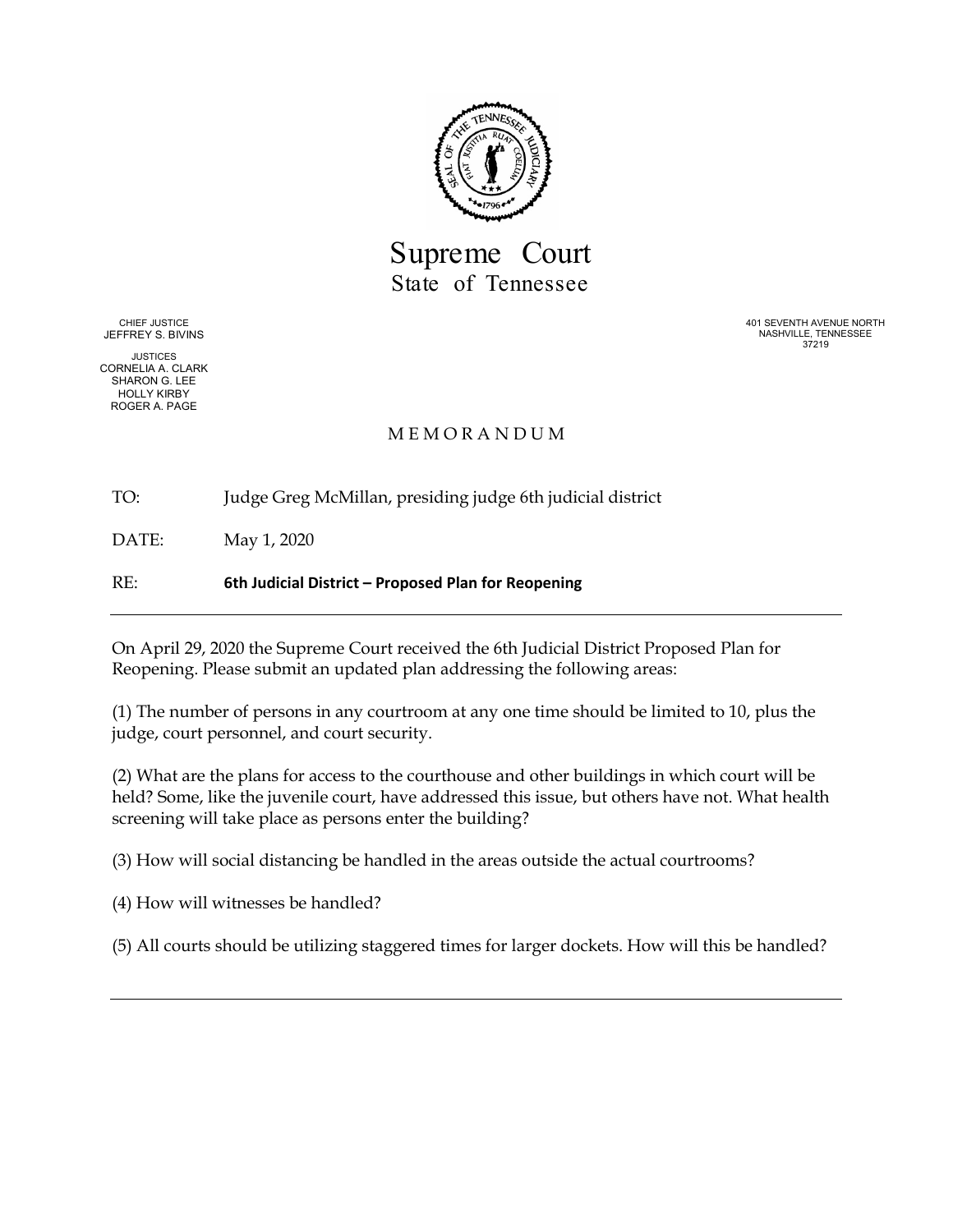# **IN THE 6TH JUDICIAL DISTRICT KNOX COUNTY, TENNESSEE COVID-19 Comprehensive Plan of Action**

Pursuant to Order No. ADM2020-00428 entered by the Tennessee Supreme Court on April 24, 2020, Gregory S. McMillan, as presiding judge of the  $6<sup>th</sup>$  Judicial District, hereby submits the comprehensive plan prepared by the courts within Knox County.

# **Chancery Court**

The Chancellors will continue to conduct *ex parte* hearings such as ID divorces, uncontested conservatorships, and uncontested adoptions by telephone, Zoom, or another video device as may be appropriate.

The Chancellors will conduct other nonjury hearings in the courtroom one case at a time and subject to adequate spacing among counsel, parties, witnesses and other necessary participants with any and all persons in excess of adequate spacing required to remain outside the courtroom until channeled back into the courtroom as spacing permits. No party or counsel in a case will be excluded from the courtroom while that case is in progress.

No jury trials will be conducted until after July 3, 2020.

Any represented party's attorney or unrepresented party may file a written request to have a courtroom case heard by telephone, zoom or other video device. Any party, attorney or witness may file a written request to appear in a courtroom case by telephone, zoom or other video device. The chancellors will consider each such request on a case by case basis.

For the month of May 2020, as to probate cases before the clerk and master:

The Clerk and Master will conduct probate cases in the probate courtroom one case at a time and subject to adequate spacing among everyone present. He will also conduct all common form probate cases in the probate courtroom by appointment only and subject to adequate spacing among everyone present.

Prior to June 1, 2020, the Chancellors will reassess the circumstances and announce whether the above plan will continue beyond May 31, 2020, subject to the expiration, modification, or extension of the Supreme Court's ORDER of April 24, 2020.

# **Circuit Court**

Jury Trials that are scheduled for May, June and July are cancelled because of the inability to provide a safe mechanism for a jury to hear a trial and deliberate in a fashion that would provide appropriate social distancing. When jury trials are available, "displaced" trials will be given scheduling priority to the extent possible.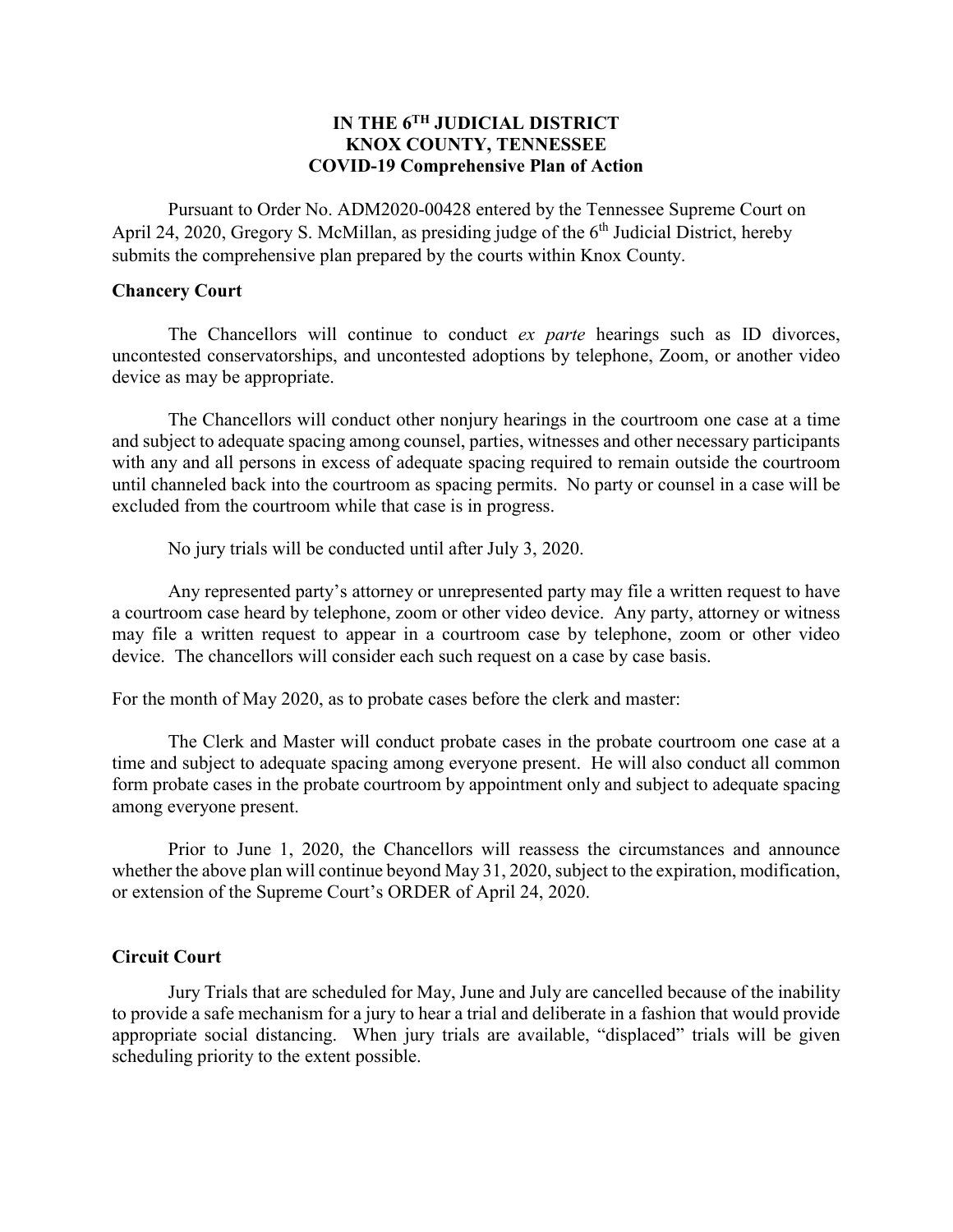Bench trials will proceed as scheduled. To the extent a bench trial will necessitate more than a total of six people in the courtroom at a time (including all parties and counsel), counsel shall notify the court's judicial assistant at least five days in advance so that proper accommodations can be made. To the extent that you do not advise the court within the time constraints, the bench trial may not proceed on the scheduled date. Bench trials will not be conducted on Thursdays due to the space accommodation needed for 4<sup>th</sup> Circuit Court Orders of Protection.

All pleadings filed after May 1, 2020 should include an email address for all attorneys or record or pro se parties.

Motion docket days are cancelled until further notice. Until further notice, counsel are not permitted to notice a matter for hearing without the court's consent.

# **Motions other than summary judgment**.

- Motions to Compel will still be subject to Local Rule VI—motions must be accompanied by a proposed Order which will be entered ten (10) calendar day after filing **unless the adverse party files a written response** prior to the expiration of the ten (10) day period. However, all motions to compel must be delivered by email to the adverse counsel/party and the certificate of service shall reflect electronic delivery.
- Effective immediately, for any other motion that is currently pending or filed before May 1, 2020, but has not been heard or addressed by an order of the respective court, a written response to the motion must be filed no later than May 20, 2020 and the Court may choose to rule without need for a hearing.
- For any other motion filed after May 1, any party opposing the motion will have thirty days to file a written response and thereafter the Court may choose to rule without need for a hearing.
- All parties and counsel shall make a good faith effort to resolve all motions and discovery disputes prior to filing any motions.

# **Summary judgment motions**.

- Effective immediately, for any motion for summary judgment that was or will be filed before May 1, 2020 and is not the subject of a prior order of the court, a response to the motion must be filed no later than June 1, 2020. Thereafter the Court may choose to rule without need for a hearing.
- For any summary judgment motion filed after May 1, 2020 a response as required by the Rules of Civil Procedure shall be filed no later than forty-five days after the date the motion for summary judgment was filed with the Court. The Court may decide the motion without need for a hearing.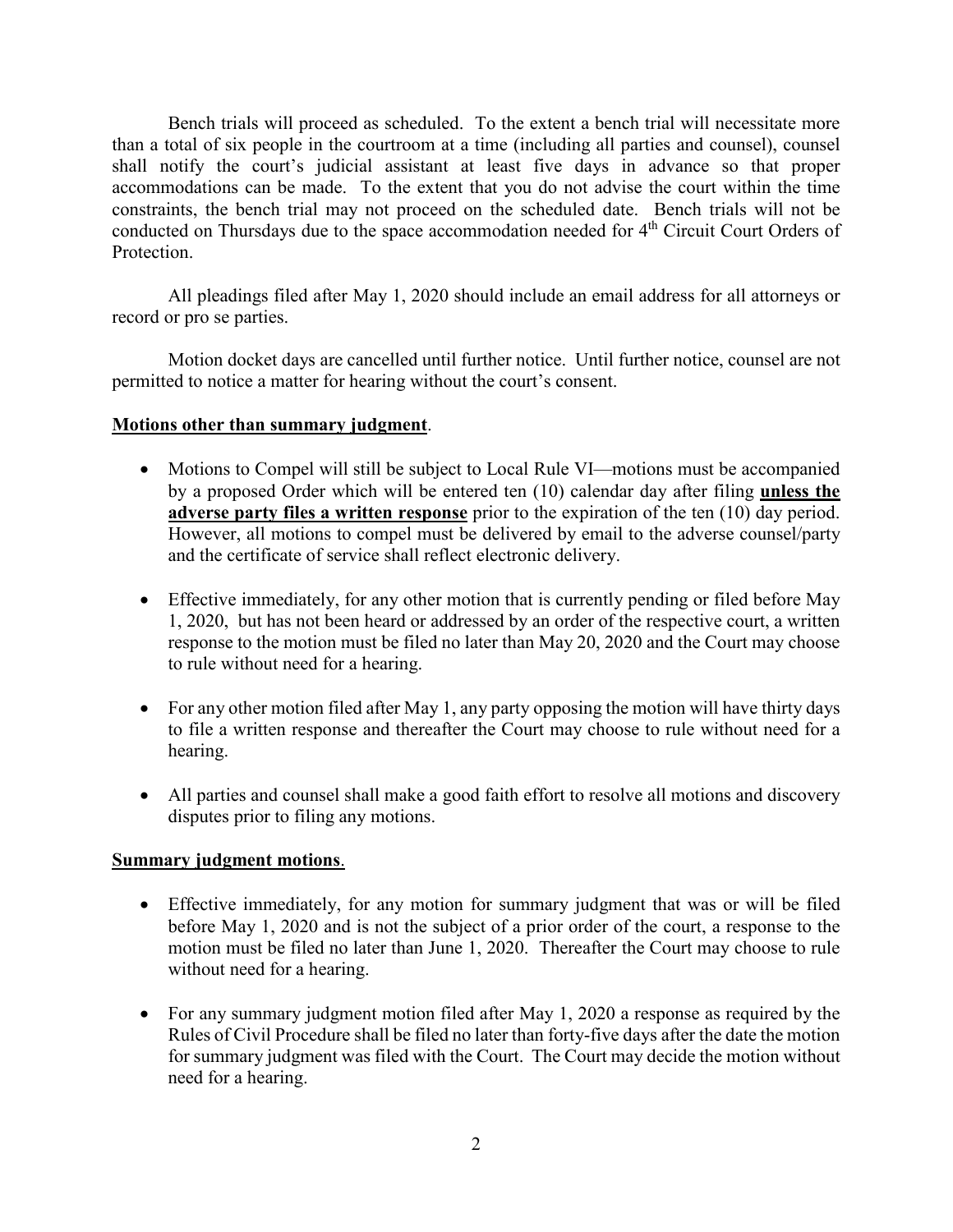### **Other Matters**

- Thirty days after the filing of any motion for default, the Clerk of the Court shall set the defaults for a date and time each month. Each motion for default shall be accompanied by a proposed order and an affidavit as to the amount of any claim for damages. If no one appears to contest the default, the moving party's order shall be entered on the day of the scheduled hearing.
- Hearings on temporary restraining orders, minor's settlement approval, possessory hearings in condemnation proceedings, sale of structured settlements or other emergency matters shall be scheduled with the court's judicial assistant with proper notice to all parties. Nothing in this Order shall change the statutory requirements for such hearings but the manner of the hearing will be set by the judge.
- Adoptions may be scheduled with the judicial assistant. Adoption hearings will be limited to the immediate family, DCS/home study workers and counsel and will take place in the courtroom rather than in chambers. Due to the current social distancing guidelines, friends and family members outside the immediate family will not be permitted to attend until further notice. The judge will provide arrangements for handling of any required consent for a minor over the age of 14 however the judicial assistant shall be notified when the adoption is set that the adoption is one that will require a consent proceeding. Adoptions may also be conducted by Zoom Conference.
- Termination of parental rights hearings will be scheduled with the court's judicial assistant and will be conducted in a fashion that is consistent with social distancing guidelines.

For all matters, the respective judges shall have exclusive authority to determine if a hearing is necessary, and if necessary, whether the hearing shall be in person or by alternative means, such as telephone conference or ZOOM conference.

# **Fourth Circuit Court**

Fourth Circuit Court intends to hear all scheduled matters. Unless the Court, after conferencing with pro se litigants and/or counsel, determines that an "in-person" hearing or trial is necessary, the Court intends to continue to conduct trials and hearings by alternate means, such as the use of telephone, teleconferencing, video-conferencing, or other means that do not involve in-person contact. In the event of an in-person proceeding, only the parties to the cases and necessary witnesses shall be allowed in the building. In order to provide the Court with the ability to facilitate alternate means of holding hearings, all litigants and counsel shall provide phone numbers and email addresses where they can be reached to facilitate scheduling and conducting court appearances. The required information may be sent to Rachel King using this email address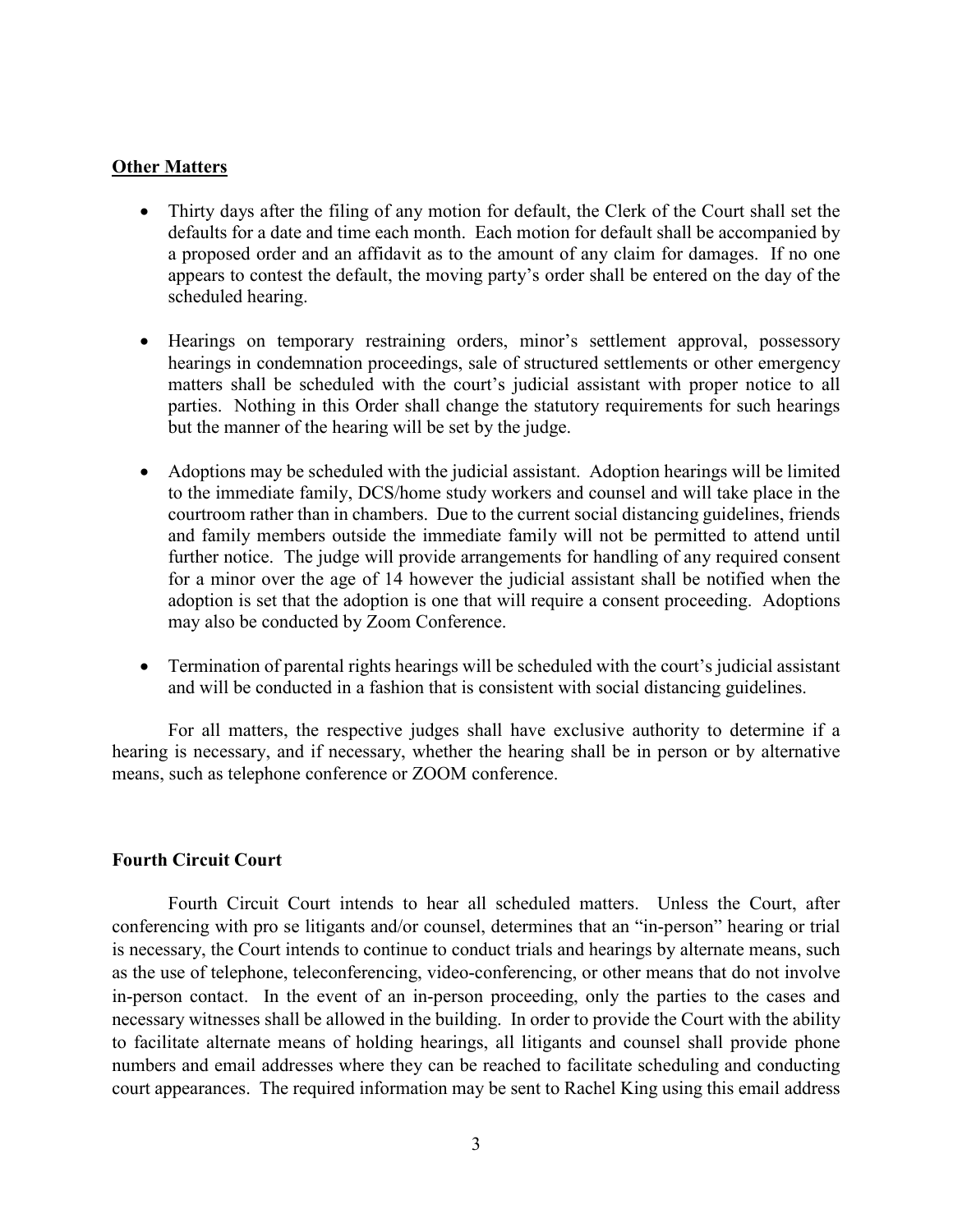- (Rachel.King@knoxcounty.org). In order to help the Court determine whether an in-person hearing or any hearing at all is necessary for a motion to be decided, responses to motions must be filed no less than fifteen calendar days after a motion is filed or five calendar days before the motion is set to be heard. The Court reserves the right to decide motions on the pleadings.

Orders of Protection will continue to be held in person. Only the parties to the cases and necessary witnesses shall be allowed in the building. The docket will be split into morning and afternoon dockets, with the number of cases controlled to ensure that proper social distancing can be maintained both outside and inside the courtroom while the parties wait for their cases to be heard.

Counsel and litigants are encouraged to bring and use any protective personal equipment that they deem necessary for their well-being to any in-person court appearance. Any litigants who believe that they are at an increased risk because of the virus, have been exposed to the virus, or are experiencing any sign of illness, shall immediately inform the Court Clerk and opposing parties or counsel of this fact and shall not appear in person.

### **Criminal Court**

In response to the COVID-19 pandemic and the Tennessee Supreme Court Order of April 24, 2020, the Criminal Court Judges of the Sixth Judicial District sitting en banc do hereby enter the following order, subject to approval by the Tennessee Supreme Court, to address scheduling matters on the Criminal Court dockets:

- 1. The three criminal courts will continue with their current schedule of alternating days in session, unless otherwise specifically ordered, beginning with Division II on May 1, 2020.
- 2. All inmate cases will continue to be heard via video conference on the record, unless otherwise specifically ordered.
- 3. The following bonded matters may be added to the docket: pleas, sentencing hearings, agreed violation of probation resolutions, and contested matters other than jury trials.
- 4. Contested matters shall be scheduled by the court at specific times to ensure that the numbers of individuals present in the courtroom remains low and/or to facilitate video conferencing of the matter.
- 5. Furthermore, it shall remain in the sole discretion of the individual trial court judge to determine whether any matter will be heard in-person or by video conference.
- 6. The parties should contact the Criminal Court Clerk to request that an agreed matter or contested matter be added to the docket.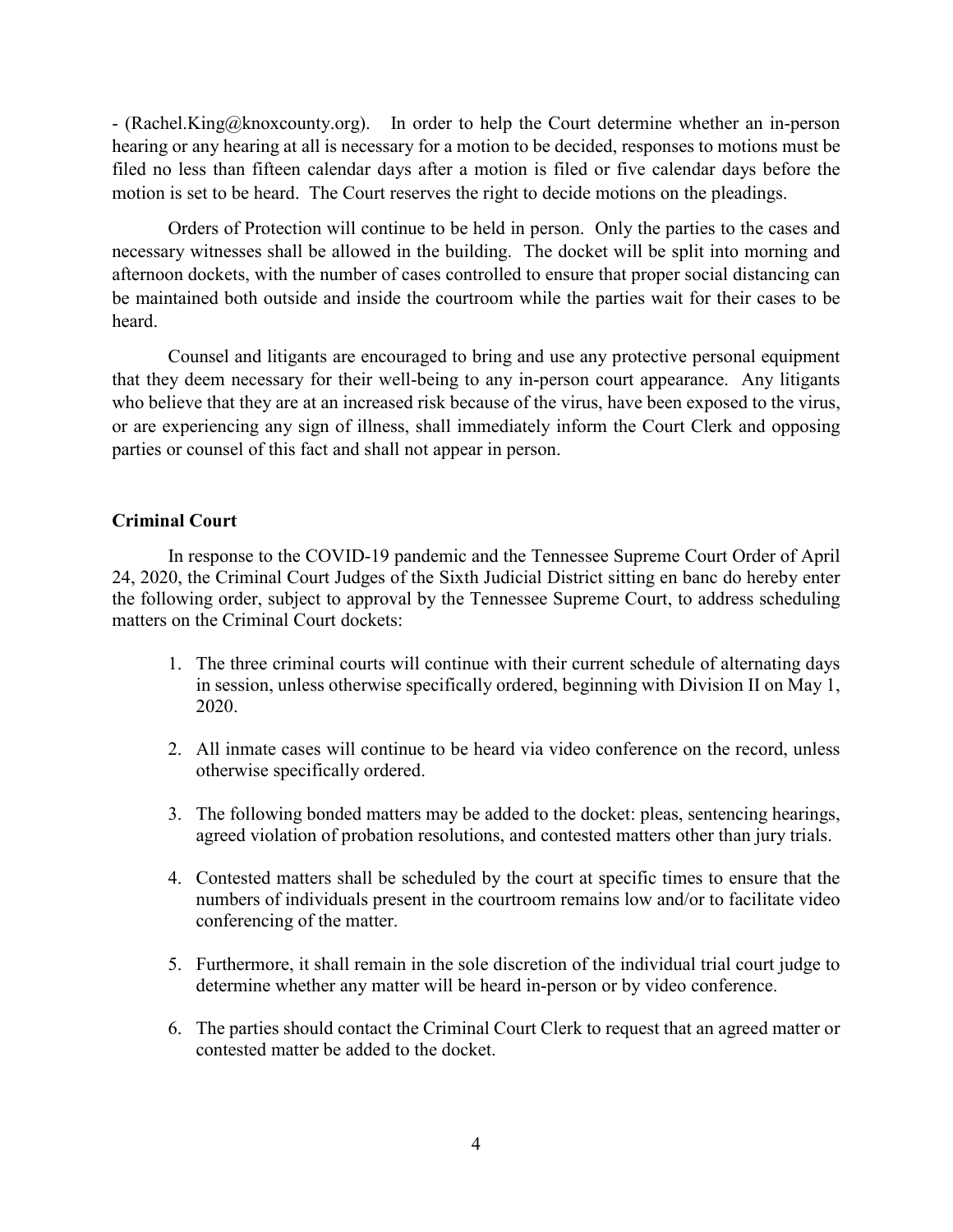This order shall remain in effect until May 31, 2020. However, it may be revisited prior to then in order to balance the competing needs of potential docket back logs and the safety of the community and court staff.

#### **General Sessions Criminal Divisions**

The General Sessions Court Judges will continue to handle jail cases in this fashion:

- 1 Conducting in person preliminary hearings with only essential persons in the courtroom.
- 2 Taking guilty pleas by audio visual means rather than in person.

The Court will initiate, in the coming weeks, a process to take agreements (pleas) on bonded cases ensuring that appropriate methods and procedures are used to ensure social distancing

### **General Sessions Civil Division**

Civil cases will resume on May 11, 2020 in a new venue - the City-County Building Main Assembly Room. The increased capacity of this much larger room affords a significantly greater ability to maintain social distancing of at least six feet between all individuals present. Masks must be worn in all "in-person" court proceedings. The use of hand sanitizer, disinfectant spray and gloves are recommended. Masks will not be provided by the court - each individual attending is responsible for their own personal protective equipment.

#### **Knox County Juvenile Court**

Knox County Juvenile Court shall be open during regular business hours from 8:00 am until 4:30 pm. The Court shall continue to conduct as much business as possible through available technologies such as the use of telephone, teleconferencing, e-mail, video-conferencing or other means that do not involve in-person contact. All of these methods shall be the preferred option over in-person proceedings.

Parties and/or their attorneys shall notify the Court's case manager as soon as practicable if the party elects to appear for a court proceeding by telephone, video, or teleconferencing so that scheduling of these appearances can be coordinated by the Court's case manager and the Judge/Magistrate assigned to hear the case. It shall be the responsibility of the parties and their attorneys to provide the Court with current telephone numbers and e-mail addresses to facilitate scheduling of these hearings.

In the event the matter before the Court requires in-person appearances, the parties and witnesses to those matters shall be required to check in with Court Officers at the front door and shall provide current telephone numbers or e-mail addresses by which they can be contacted when their case is ready for hearing. All parties and witnesses shall be required to remain outside of the Court building until directed to enter by Court personnel. Only parties and their attorneys shall be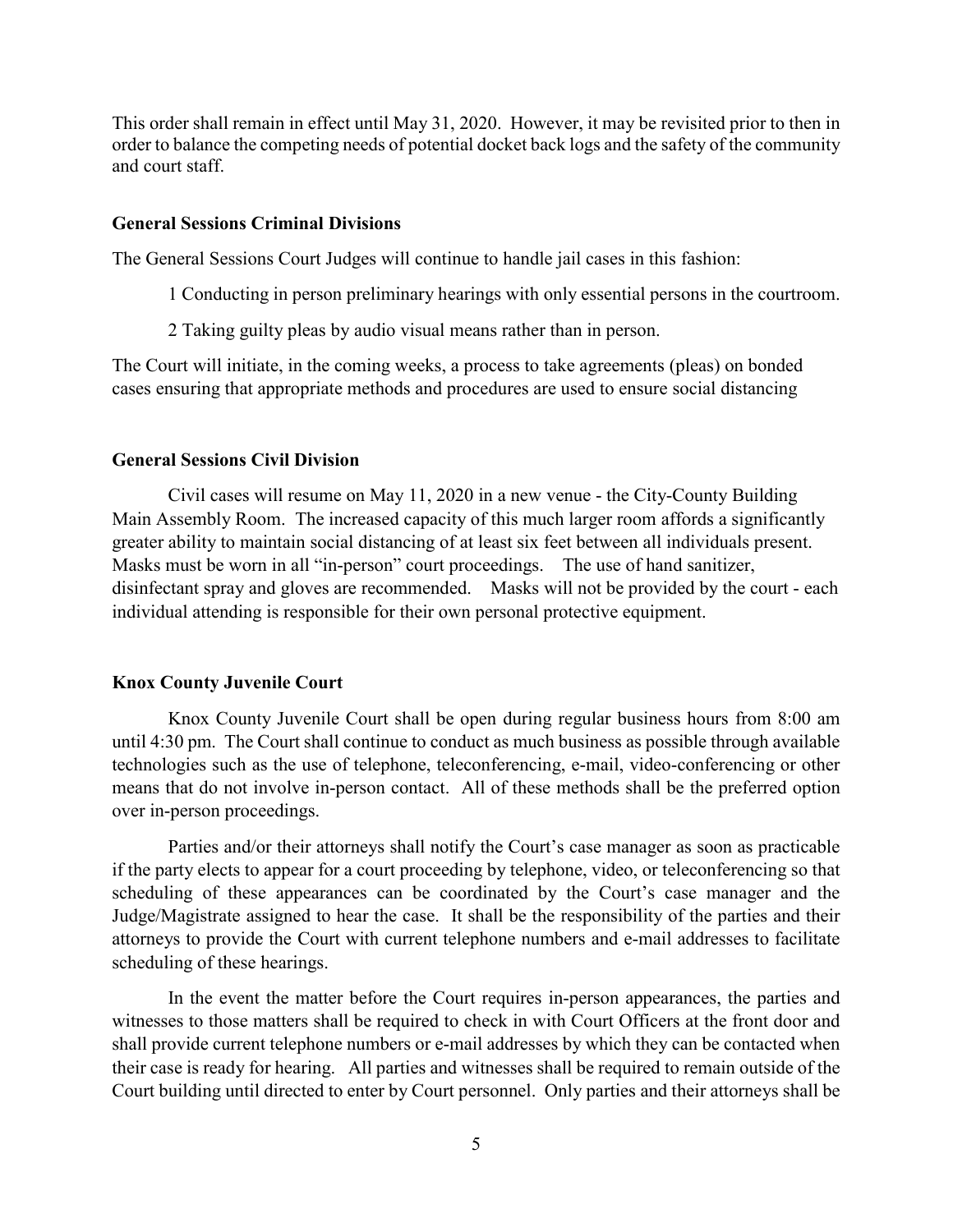allowed to enter the building at the time the matter is called into Court. Necessary witnesses shall be notified by the courtroom clerk by telephone, text, or e-mail when the Court is ready for their testimony. Only necessary witnesses shall be allowed to enter the building, any other individuals who accompany parties or witnesses shall not be admitted to the Court building. If a party or witness is ill, has a compromised immune system, or has any health related condition that requires limited exposure to other individuals, the party or witness shall inform the Court as soon as possible prior to the hearing so that alternatives to in-person participation can be utilized. The Knox County Juvenile Court lobby shall remain closed and parties and witnesses shall not be allowed to remain in the Court lobby prior to the matter being called into Court or after the conclusion of the hearing. Restroom facilities in the Court's lobby area shall remain open and accessible to the parties, attorneys, and witnesses.

Knox County Juvenile Court shall ensure appropriate social distancing is observed at all times in all areas of the court building including all courtrooms. Parties, attorneys, and witnesses shall be allowed to wear face masks or other personal protection equipment; however, masks will not be provided by Knox County Juvenile Court. The Court shall ensure that all areas of the building, including courtrooms, are sanitized on a regular basis.

Until further notice, no urine drug screens shall be administered by Knox County Juvenile Court staff. The Court, at its discretion, may order that an individual involved in a proceeding submit to a drug screen at an independent testing laboratory within a specified time period. The Tennessee Department of Children's Services or other service providers may elect to administer drug screens in cases in which the Department or the service provider is a party or otherwise involved.

# **Chancery Court and Fourth Circuit Child Support Magistrate**

#### **PHASE I**:

Continuing the Tennessee Supreme Court orders of March 13, 25, and April 24, 2020, limiting in-person court proceedings to those deemed absolutely necessary. Conducting hearings, whenever possible, by Zoom Meeting, telephone, email, or other method. This will involve:

A) Conducting an evaluation of the file/pleadings to determine what cases can go forward.

B) Allowing the Child Support Services Attorney, in conjunction with the Magistrate, to contact the parties to update their situations, and informing the parties that there will be a Zoom hearing or a telephonic hearing, etc., or, if the case is unable to proceed, to advise them of a reset date prior to the scheduled hearing date to keep them from physically coming to the courthouse, to minimize the risks associated with COVID-19.

C) In the event an in-person hearing is determined by the Court to be required, only allowing the parties and the attorneys and court reporter in the courtroom (aside from the necessary courtroom security and personnel), and leaving potential witnesses in the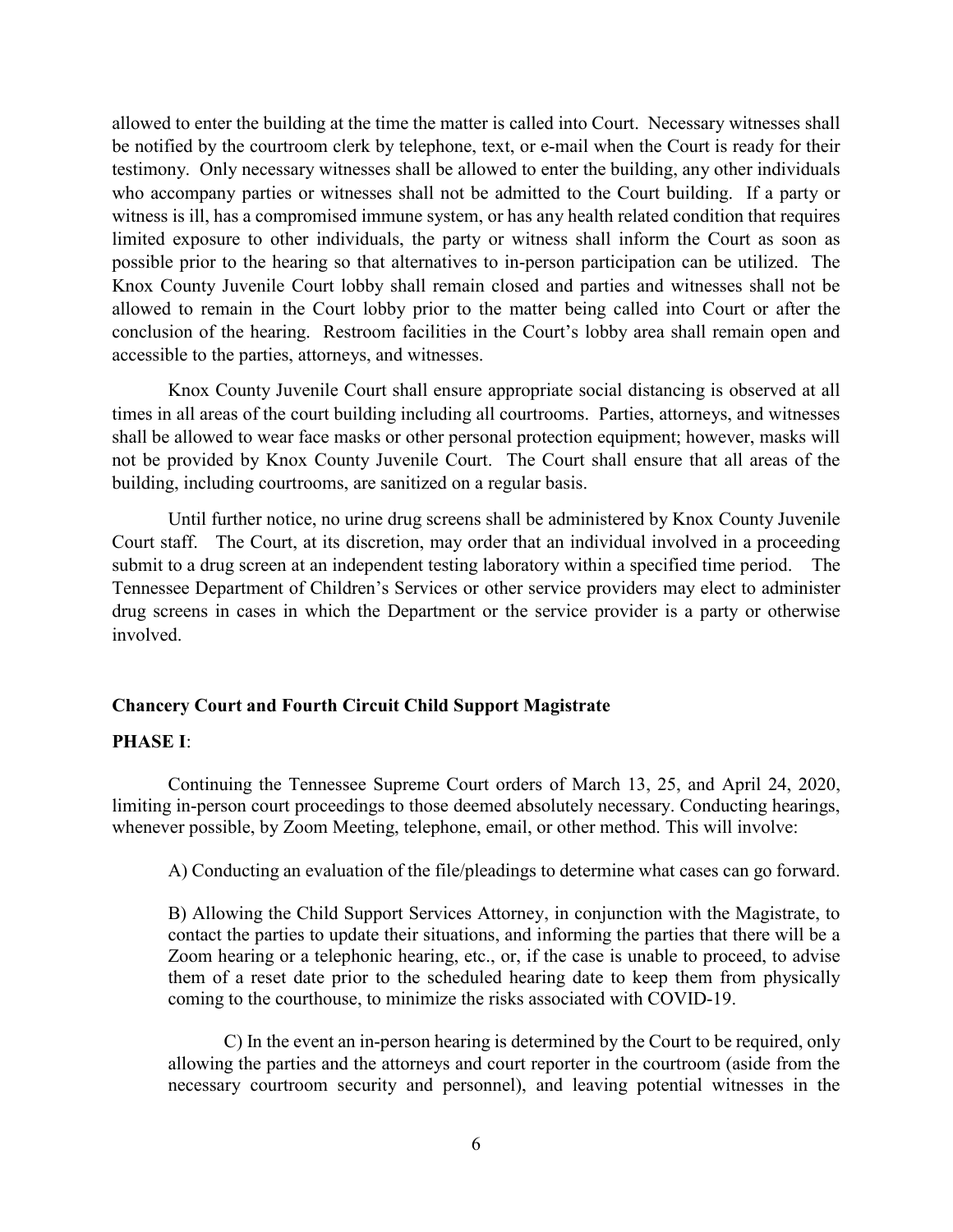mezzanine, hallway, or corridor of the building, placing them at least 6 feet from one another.

# **PHASE II**:

Re-opening the courtroom when it has been determined to be appropriate, will consist of limiting the number of cases on the docket to an amount that will not overwhelm the existing courtroom and contiguous hallway space. In-person hearings in non-emergency cases will begin to be held in a limited manner. To that end:

A) Knox County General Sessions, Civil Division, has asked and been approved to move their court to the General and Small Assembly Rooms in the City-County Building for the foreseeable future. This will free up the entire third floor mezzanine, hallways and corridors of the Old Courthouse. The parties would be able to use the benches and seating areas while awaiting a hearing, and painter's tape can be used to designate the appropriate 6 feet between litigants. Inside the courtroom, there would be room for the case at bar, as well as space for at least two other cases (four parties) in the rear and sides of the courtroom.

B) Upon arriving at the Old Courthouse, signs would be placed at the public entrances directing litigants to the General Sessions Court's new location, thus, limiting the number of people attempting to enter the building through the security checkpoints in the Old Courthouse.

C) Signs would be posted at the entrances telling parties that if they are sick they should immediately leave the premises and either seek medical attention and/or self-isolate. They will be instructed to contact the court *immediately* and notify them as to why they did not attend court and instructing them to be ready to offer documentation at a later date, if required.

D) The Fourth Circuit Court Clerk has stated that thermometers will be available for use at entry points into the building and if a person is found to have a temperature, he or she will not be allowed to enter the building.

E) Officers of the Knox County Sheriff's Department and PBA are at the security points at all public entrances into the building. They have agreed to tell all people entering the building for a child support hearing that support people will not be allowed in the courtroom and ask that any person that is not a party to the case go back to their car and wait. If a person says they are a possible witness in the case, they can be called to the courtroom, via their cell phone, if their testimony becomes necessary.

F) Personal masks and protective equipment, such as gloves, will be encouraged and liberally allowed. Parties will be encouraged to provide and utilize their own handsanitizer.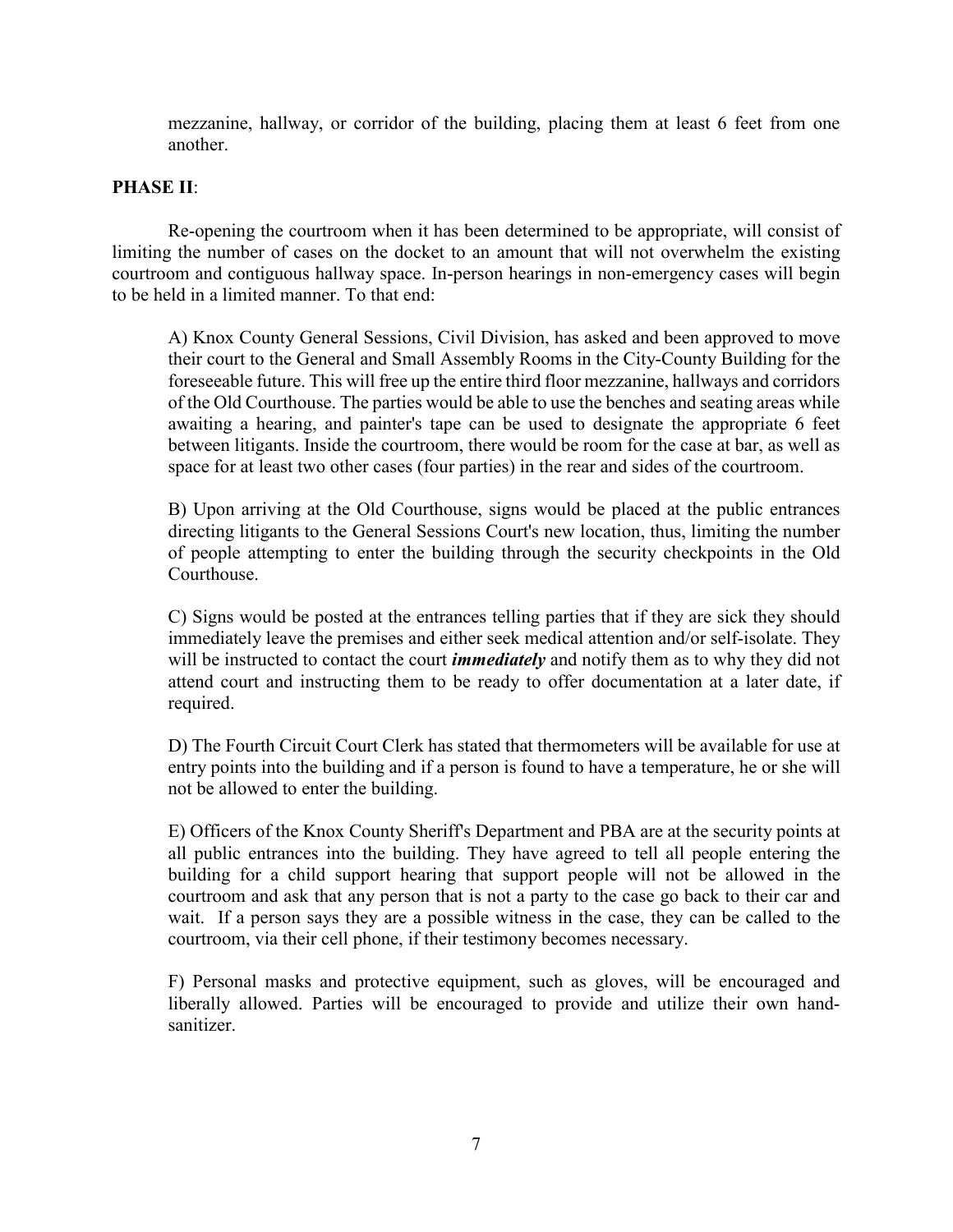G) In so much as the Court can find hand-sanitizer, the Court will provide a bottle on each parties' table and encourage them to use it when they sit down and when they leave the court.

H) During the exchange of documents, the court personnel and officers will wear gloves whenever possible to limit the spread of contact germs.

I) A disinfectant spray will be used on the microphone after each parties' testimony.

### **PHASE III**:

In-person hearings will be conducted in all cases, as usual, unless the Court deems a different method is appropriate on a case by case basis. The strict guidelines of limiting the number of people in the courtroom will be eased, but we will continue the "safe distancing" practice in the mezzanine, hallways, corridors and courtroom.

A new form will be generated asking for an email address for each party and explaining how that email address may be used to initiate a virtual meeting in the future in the event we are ever faced with a similar in-person hearing shut down.

### **Knoxville Municipal Court**

The City of Knoxville Municipal Court is located in the Safety Building along with the Knoxville Police Department. The Court shall adhere to KPD policy regarding entrance into the building. City Court plans to be open during regular business hours from 8:00 a.m. until 4:00 p.m. Monday through Friday and re-open on Tuesday and Thurdays at 5:00 p.m. for our evening court session at 5:30 p.m. Our intent is to hear all scheduled cases. Only defendants or attorneys with a court date and necessary witnesses shall be allowed in the building. Defendants or attorneys who do not have a cheduled court date my speak to a Court Clerk to assess their needs. Any other individuals who accompany defendants or witnesses shall not be admitted to the building.

Upon arrival, the defendants, attorneys and witnesses shall be required to check in with a KPD officer and a Court Clerk at the front door to ensure they are on the docket for that day or have officieal court business. They shall provide a current cell phone number and/or e-mail address where they can be reached to facilitate court appearance. All defendants, attorneys and witnesses shall be required to remain outside the Safety Building until directed to enter by KPD or Court personnel. Only defendants and their attorney (if applicable) shall be allowed to enter the building at the time their case is called. Any other person(s) with official court business that can be handled by a Court Clerk will be directed to the Court's front counter for assistance as long as social distancing needs are still met. Necessary witnesses shall be notified by a Court Clerk via telephone, text, or e-mail when their case is ready to be heard.

The Safety Building lobby shall remain closed and defendants, attorneys and witnesses shall not be allowed to remain in the lobby prior to their case being called or after the conclusion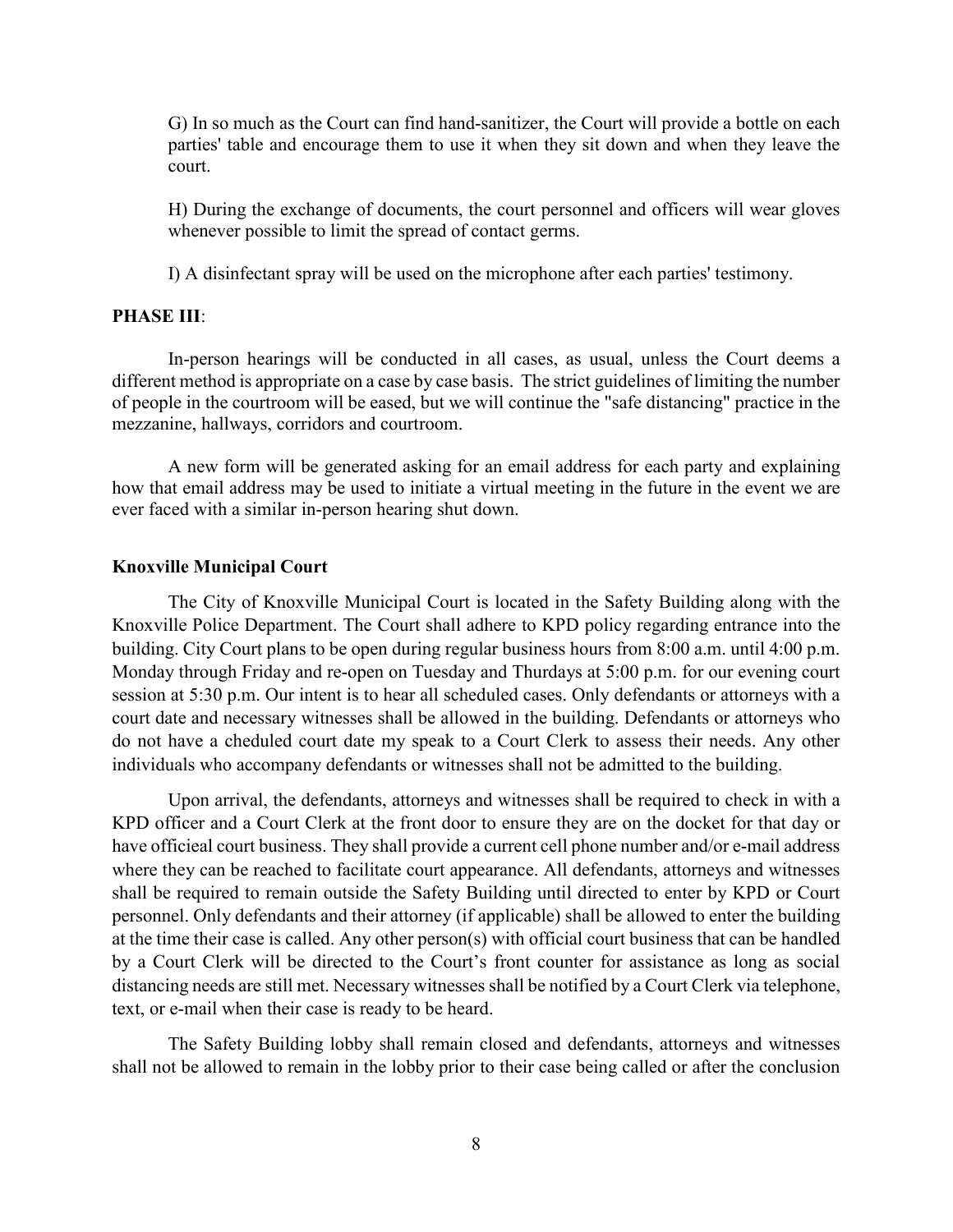of said case. Restroom facilities in the lobby area shall remain open and accessible to defendants, attorneys and witnesses.

Knoxville Municipal Court shall ensure proper social distancing is maintained both outside and inside the courtroom while defendants wait for their case to be heard. Defendants, attorneys and witnesses are encouraged to bring and use a protective face mask or other personal protective equipment for their well-being; however masks WILL NOT be provided by KPD or Municipal Court. The Court shall ensure that all areas of the courtroom are sanitized on a regular basis.

Anyone who believes that they are at an increased risk because of the virus, have been exposed to the virus or are experiencing any sign of illness shall not appear in person and should contact the court via telephone or e-mail to request a future court date or make payment arrangements.

# **Farragut Municipal Court**

Through the months of May, June, and July 2020, the court shall hear no more than six (6) citations on any hearing date. Hearing dates shall be limited to no more than two (2) in any calendar month. Only those cited to court and anticipated witnesses shall be admitted entrance to the courtroom by the court's Bailiff. Those entering the courtroom shall be seated in alternating rows at opposite ends of the seating aisle in an effort to maintain proper social distancing at all times during court. Those presenting testimony to the court shall stand at the podium and remain at the podium while presenting testimony.

Parties, attorneys, and witnesses shall be allowed to wear face masks or similar devices designed to reduce the spread of air borne contagions, but wearing masks is not required. The court will not provide masks to those attending court hearings.

Anyone exhibiting symptoms consistent with those known to be associated with the COVID-19 virus may be prevented from entering the courtroom or may be asked to leave the courtroom. Anyone cited to court, appearing as a witness, or desiring to attend any session of the Town of Farragut Municipal Court in person for any reason that has tested positive for the COVID-19 virus should contact the Court Clerk at 218-3363 or at  $i$ hatmaker@townoffarragut.org and make that fact known before appearing in court.

In order to notify the Court of an emergency that prevents an individual from arriving in court at the time of a scheduled hearing, please contact:

Jenn Hatmaker Court Clerk Town of Farragut Municipal Court 11408 Municipal Center Drive Farragut, Tennessee 37934 Email: [jhatmaker@townoffarragut.org](mailto:jhatmaker@townoffarragut.org) Phone: 865-218-3363 Fax: 865-675-2096